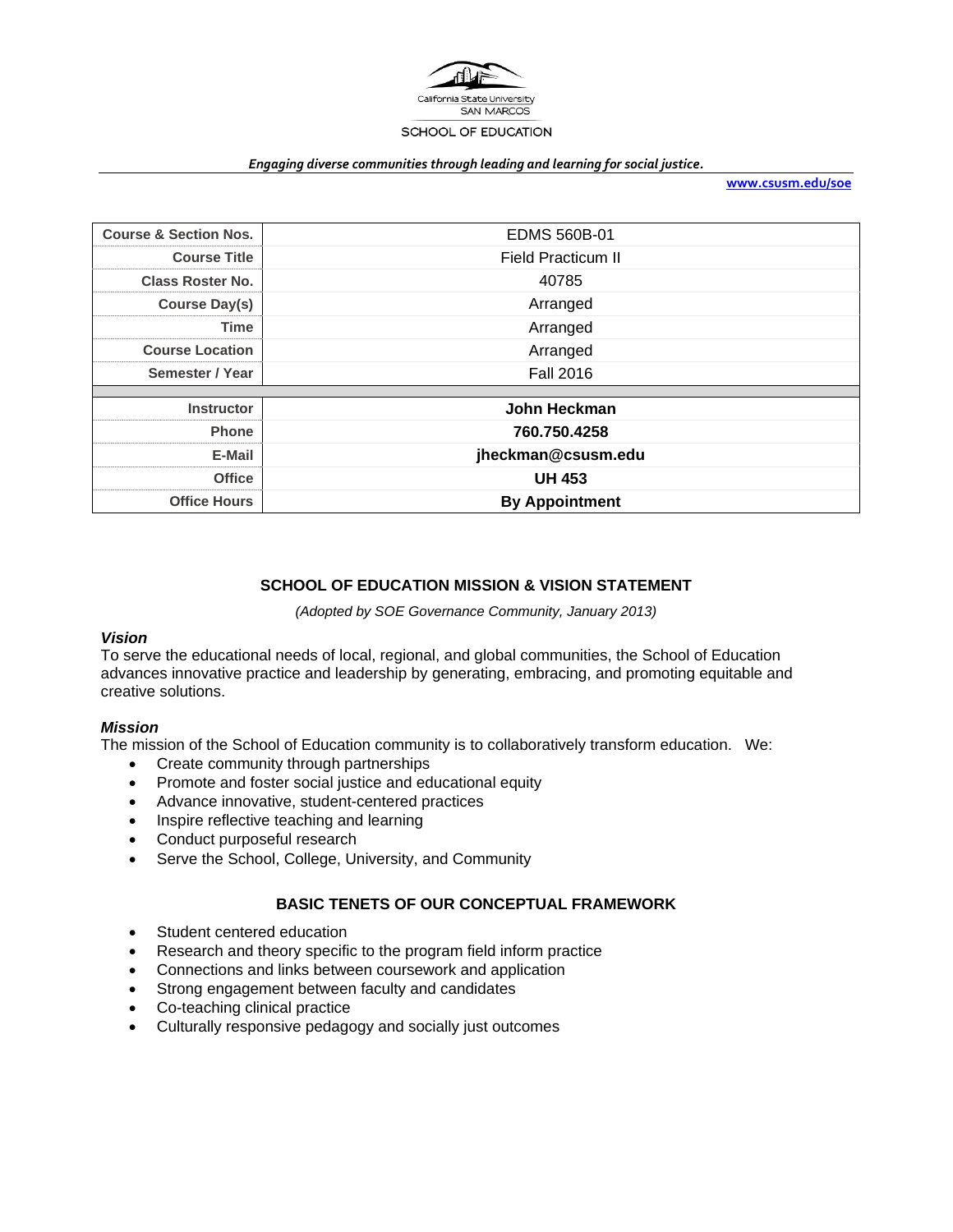## **COURSE DESCRIPTION**

Integrated Credential Program (ICP) teacher candidates are undergraduate students who are concurrently taking their professional preparation coursework and their academic preparation. This experience puts the theory of their coursework into classroom practice. The field practicum experience occurs twice in the ICP program – in semesters 2 and 4, preceding the clinical practice experience in semester 5. They are expected to complete 96 hours during the semester. They will be required to develop and teach three appropriate lesson plans during the practicum. *Graded Credit/No Credit.* 

## **FIELD PRACTICUM STUDENT LEARNING OUTCOMES**

### **Candidates will:**

- Maintain a teaching resource file of ideas and materials obtained during the experience (which has already been started in the Literacy course).
- Participate in meetings and duties with cooperating teachers as time allows.
- Tutor one or two students under the direction of the cooperating teacher. Additionally, support student learning by engaging in small group instruction under the direction of the cooperating teacher.
- Take over the regular morning routine as part of instruction. **Plan and teach at least three standards-based lessons u**nder the direction of the cooperating teacher. If possible, teach the lessons in three different curriculum areas. Lesson plans and written feedback from the cooperating teacher are required.
- Conference with the cooperating teacher on issues of planning. Discuss daily, weekly and yearly plans
- Spend at least two hours shadowing one or more staff members.

### **REQUIRED TEXTS, MATERIALS AND ACCOUNTS**

Because this is a supervised field practicum experience, the materials for this class include the *Field Practicum Preference Form*, the *Letter to the Cooperating Teacher*, *Expectations for Practicum I and II, Field Practicum Reminder, Field Practicum Attendance Record Form* and the *Field Practicum Evaluation Form* that may be found on the Teacher Credential Programs website under Programs Offered. Additional materials on the website may be found at: http://www.csusm.edu/education/ICP/ICPfieldpracticum.html.

### **TaskStream Account**

The School of Education uses TaskStream to manage candidates' TPE and disposition assessments. Candidates must be enrolled in TaskStream during the Clinical Practice. Enrollment fees are paid by going to www.taskstream.com and registering for at least one year. After enrolling, to access the Multiple Subject Program, from your home page, find the Self-Enrollment area and click the *Enter Code* button. Then, enter *msicptc* as the program code. If this is the correct program, click the *Enroll* button. The program now will show up on your TaskStream home page when you log in. Be sure to remember your enrollment name and password.

# **COURSE LEARNING OUTCOMES**

Observations by the school-based cooperating teacher of the field practicum performance objectives.

Submission of end-of-semester packet including three lesson plans with written feedback from cooperating teacher.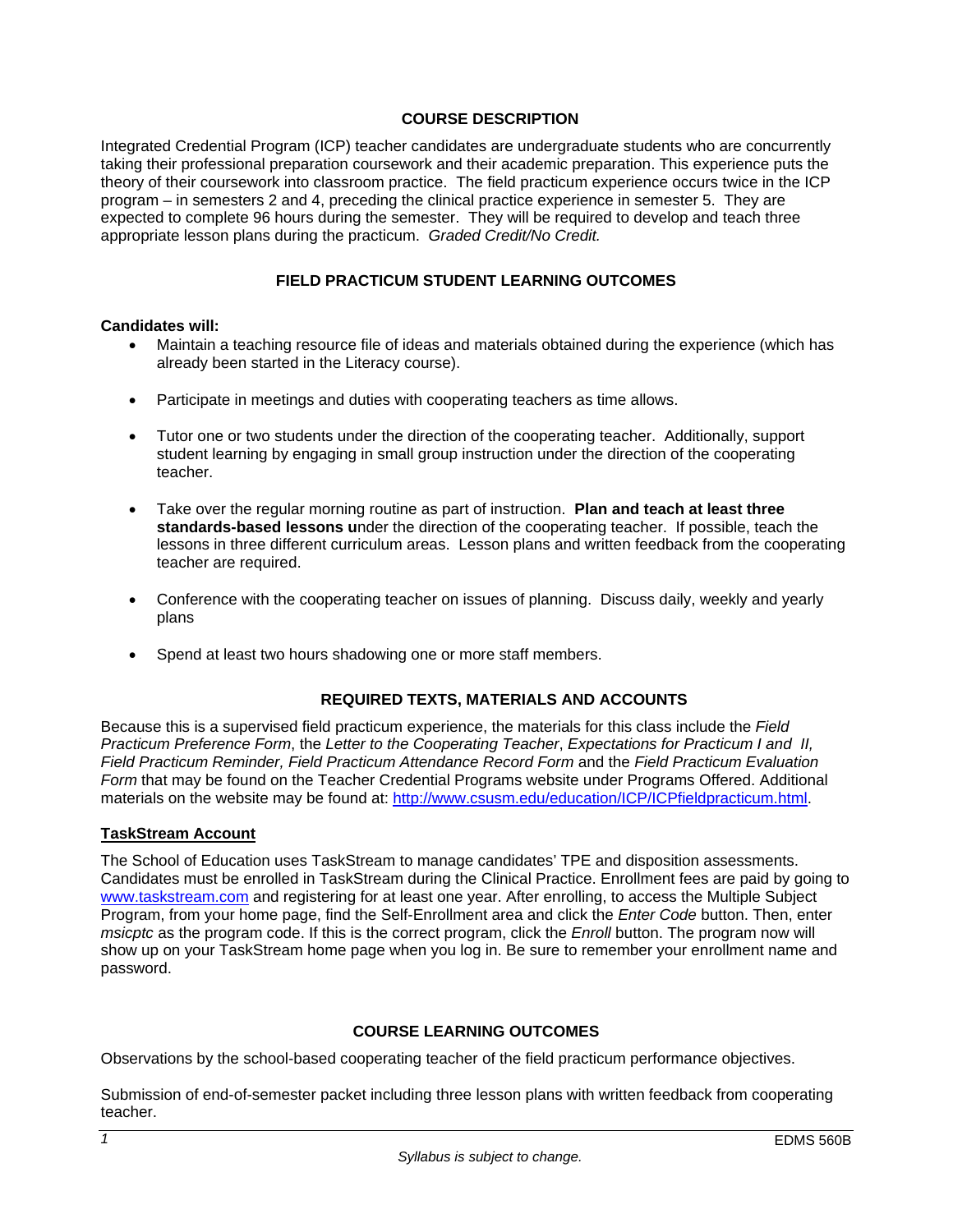Completion of the Integrated Credential Program Teacher Candidate Evaluation, both mid-term and end-ofsemester, with signatures of the ICP Teacher Candidate, the Site Supervisor and the Cooperating Teacher.

# **Expected Dispositions for the Education Profession**

Education is a profession that has, at its core, certain dispositional attributes that must be acquired and developed. Teaching and working with learners of all ages requires not only specific content knowledge and pedagogical skills, but positive attitudes about multiple dimensions of the profession. The School of Education has identified six dispositions that must be evident in teacher candidates: social justice and equity, collaboration, critical thinking, professional ethics, reflective teaching and learning, and life-long learning. These dispositions have observable actions that will be assessed throughout the preparation program. For each dispositional element, there are three levels of performance - unacceptable, initial target, and advanced target. The description and rubric for the three levels of performance offer measurable behaviors and examples.

The assessment is designed to provide candidates with ongoing feedback for their growth in professional dispositions and includes a self-assessment by the candidate. The dispositions and rubric are presented, explained and assessed in one or more designated courses in each program as well as in clinical practice. Based upon assessment feedback candidates will compose a reflection that becomes part of the candidate's Teaching Performance Expectation portfolio. Candidates are expected to meet the level of initial target during the program.

# **COURSE REQUIREMENTS AND GRADED COURSE COMPONENTS**

## **Candidates will:**

- Assess and instruct elementary school age students of various cultural and linguistic backgrounds in elementary school classroom
- Demonstrate successful performance of the Teacher Performance Expectations as assessed using the *Assessment of Teacher Performance Expectations Multiple Subject Credential* form
- Demonstrate successful performance of the Professional Dispositions as assessed using the *Multiple Subject Professional Dispositions Rubric*

# **Grading Standards**

A grade of CREDIT (CR) or NO CREDIT (NC) will be assigned for the field practicum experience.

# **Final Exam Statement**

No final exam.

# **School of Education/Course Attendance Policy**

Due to the dynamic and interactive nature of courses in the School of Education, all candidates (course participants) are expected to attend all classes and participate actively. At a minimum, candidates (course participants) must attend more than 80% of class time, or s/he may not receive a passing grade for the course at the discretion of the instructor. Individual instructors may adopt more stringent attendance requirements. Should the candidate (course participants) have extenuating circumstances, s/he should contact the instructor as soon as possible. *(Adopted by the COE Governance Community, December, 1997).* 

# **GENERAL CONSIDERATIONS**

# **CSUSM Academic Honesty Policy**

Students will be expected to adhere to standards of academic honesty and integrity, as outlined in the Student Academic Honesty Policy. All assignments must be original work, clear and error-free. All ideas/material that are borrowed from other sources must have appropriate references to the original sources. Any quoted material should give credit to the source and be punctuated accordingly.